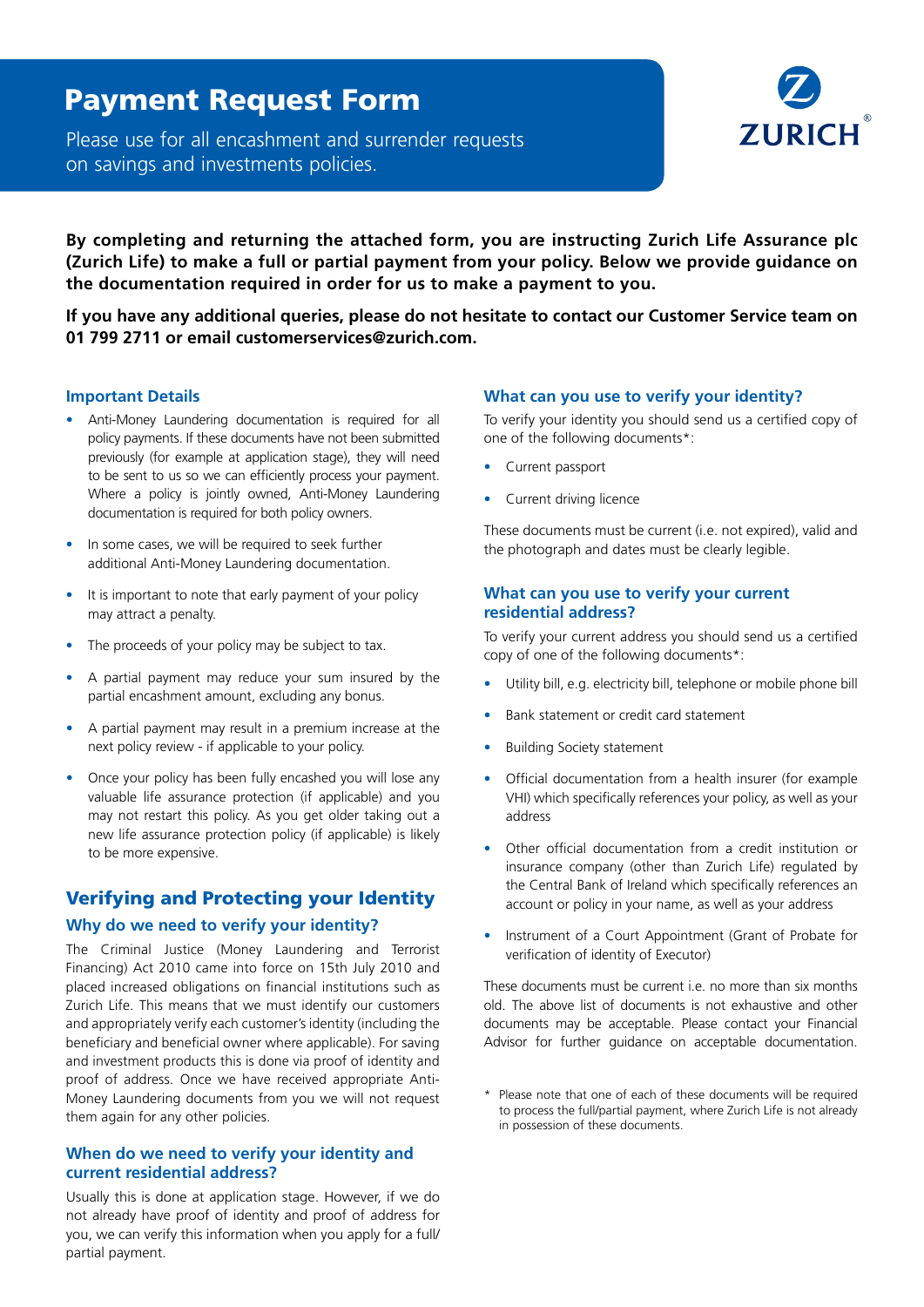## **How to certify your documents**

Anti-Money Laundering documents can be certified by any of the individuals listed below. To certify your documents a clear photocopy should be taken of the document. The photocopy should then be marked "Original Sighted" and the certifier should sign and print their name, the date and their contact number on the certified document. This certified copy should then be sent to us along with the completed Payment Request Form.

## **Who can certify your documents?**

Any of the following people can certify that the copy of the document you are sending to us is the same as the original:

- **Financial Advisor**
- Garda Síochána
- Practising Chartered or Certified Public Accountant
- Notaries Public or Practising Solicitors/Commissioner for Oaths
- Regulated Financial Institutions
- **Medical Professional**

## **Policies held in trust**

If your policy is held in trust, the request to fully or partially pay the policy should originate from the trustees and should be signed by all of the trustees. As above, Zurich Life will require a certified copy of proof of identity and and current address for all trustees and the policy owner(s).

Once we have processed the request, the payment will be made to the trustees jointly. The account into which the cheque payment will be made must be in the name of the trustees.

If the policy is held in trust and we have not received Anti-Money Laundering documentation previously then we will need the following before any payment can be made:

- Full name of the trust
- Nature and purpose of the trust (e.g. discretionary, testamentary, bare)
- Country of establishment
- • Names of all trustees
- Name and address of the settler
- Names of beneficiaries entitled to 25% or more of the trust proceeds
- Relevant part of Trust Deed setting out all parties to the Trust
- Receipt of a properly authorised mandate or equivalent from the policy owner(s) empowering the individual to establish the business relationship between Zurich Life and the Trust/Trustees, e.g. authorised signature list.

#### Zurich Life Assurance plc

Zurich House, Frascati Road, Blackrock, Co. Dublin, Ireland. Telephone: 01 283 1301 Fax: 01 283 1578 Website: www.zurichlife.ie Zurich Life Assurance plc is regulated by the Central Bank of Ireland. Intended for distribution within the Republic of Ireland.

In addition, we will need to receive proof of address and of identification for one trustee, one signatory and any beneficial owner.

Further Anti-Money Laundering documentation may be required for partnerships, charities and legal entities.

## **Policies that are assigned to a third party**

If your policy is assigned to a third party, the request to fully or partially pay this policy should be authorised by the assignees. The Payment Request Form should be stamped or signed by or on behalf of the assignees. The original Deed of Assignment should be forwarded with the Payment Request Form.

We will require a certified copy of proof of identity and current address for the assignees unless the policy is assigned to a bank/ financial institution.

Once the payment has been processed by Zurich Life, the payment will be made to the assignees. The payment will only be made to the policy owner(s) where Zurich Life is specifically requested to do so by the assignees. If this is the case we will also require a certified copy of proof of identity and current address for the policy owners.

If your policy is assigned and you wish to instruct a payment, the assignee must first send a notification back to us releasing their interest in the policy. In this case we will also require a certified copy of proof of identity and current address for the policy owners.

Further Anti-Money Laundering documentation may be required where the assignee is not a legal entity.

**Please complete the Payment Request Form and return it, along with Anti-Money Laundering requirements if applicable (i.e. proof of identity and proof of residential address) to:** 

### **By post**

Zurich Life Assurance plc Zurich House Frascati Road Blackrock Co. Dublin

**By fax**  01 283 1578

#### **By email**

customerservices@zurich.com

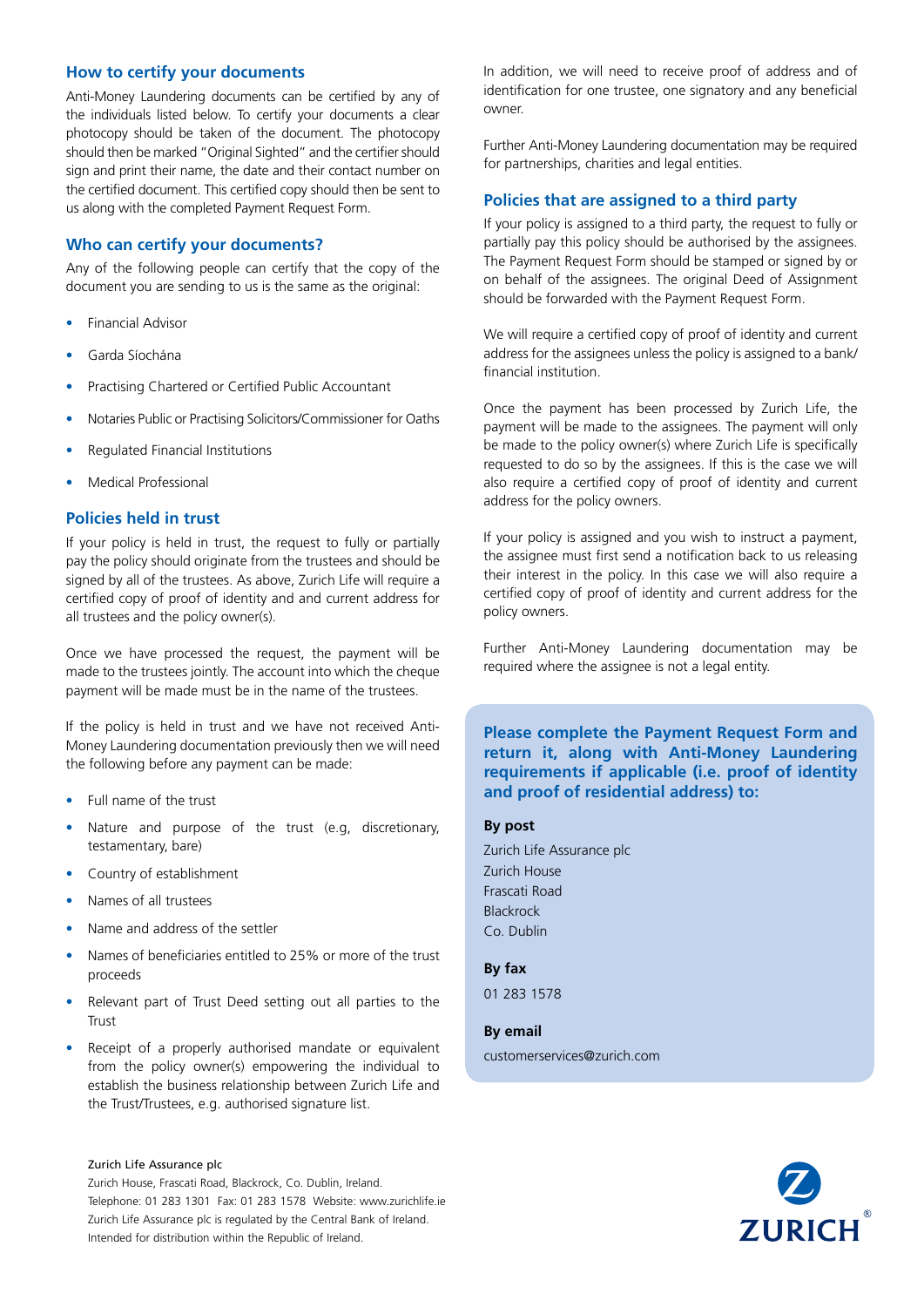# Payment Request Form



Please use for all encashment and surrender requests on savings and investments policies.

## **Please read this form carefully and seek advice from your Financial Advisor, if required.**

**Note:**

Please complete in BLOCK CAPITALS.

| <b>Step 1: Your Policy Details</b>                                                   |  |  |  |  |  |  |  |  |  |  |
|--------------------------------------------------------------------------------------|--|--|--|--|--|--|--|--|--|--|
| Policy Number                                                                        |  |  |  |  |  |  |  |  |  |  |
| Policy Number                                                                        |  |  |  |  |  |  |  |  |  |  |
| Name<br>of Policy                                                                    |  |  |  |  |  |  |  |  |  |  |
| Owner(s)                                                                             |  |  |  |  |  |  |  |  |  |  |
| Name of<br>Trustee(s)                                                                |  |  |  |  |  |  |  |  |  |  |
| (if applicable)                                                                      |  |  |  |  |  |  |  |  |  |  |
| Name of<br>Assignee(s)                                                               |  |  |  |  |  |  |  |  |  |  |
| (if applicable)                                                                      |  |  |  |  |  |  |  |  |  |  |
| Contact<br>Number for                                                                |  |  |  |  |  |  |  |  |  |  |
| Enquiries                                                                            |  |  |  |  |  |  |  |  |  |  |
| <b>Step 2: Payment Details</b><br>그는 어디에 가서 그렇게 어디에 들어가고 있었다. 그는 그는 그만 그만 아니라 그만 없다. |  |  |  |  |  |  |  |  |  |  |

Please complete option 1 **or** 2 below.

### **1.** Full Payment

I instruct Zurich Life to fully pay the value of my policy(ies).

#### **OR**

| 2. Partial Payment                                                          |  |  |  |  |  |  |  |  |  |  |  |                 |  |  |  |  |  |
|-----------------------------------------------------------------------------|--|--|--|--|--|--|--|--|--|--|--|-----------------|--|--|--|--|--|
| I instruct Zurich Life to make a partial payment to the value of $\epsilon$ |  |  |  |  |  |  |  |  |  |  |  | from my policy. |  |  |  |  |  |
|                                                                             |  |  |  |  |  |  |  |  |  |  |  |                 |  |  |  |  |  |
|                                                                             |  |  |  |  |  |  |  |  |  |  |  |                 |  |  |  |  |  |
|                                                                             |  |  |  |  |  |  |  |  |  |  |  |                 |  |  |  |  |  |

## **Step 3: Reason for Full or Partial Payment (Optional)**

**To help us gauge your level of satisfaction with the service we provide, please indicate your reason(s) for requesting this payment. You are not obliged to complete this section, but we would value your feedback.**

#### **Please tick as appropriate:** ✓

| This policy no longer suits my/our needs.                                         | Yes | <b>No</b> |
|-----------------------------------------------------------------------------------|-----|-----------|
| The cost of this policy is higher than I/we wish to pay.                          | Yes | <b>No</b> |
| The fund performance has not met my/our expectations.                             | Yes | <b>No</b> |
| I/we received a better offer from another financial institution.                  | Yes | <b>No</b> |
| I/we are dissatisfied with the customer service provided to me/us by Zurich Life. | Yes | <b>No</b> |
| I would recommend Zurich Life to my friends and family.                           | Yes | <b>No</b> |
| Other reason,<br>please specify:                                                  |     |           |
|                                                                                   |     |           |